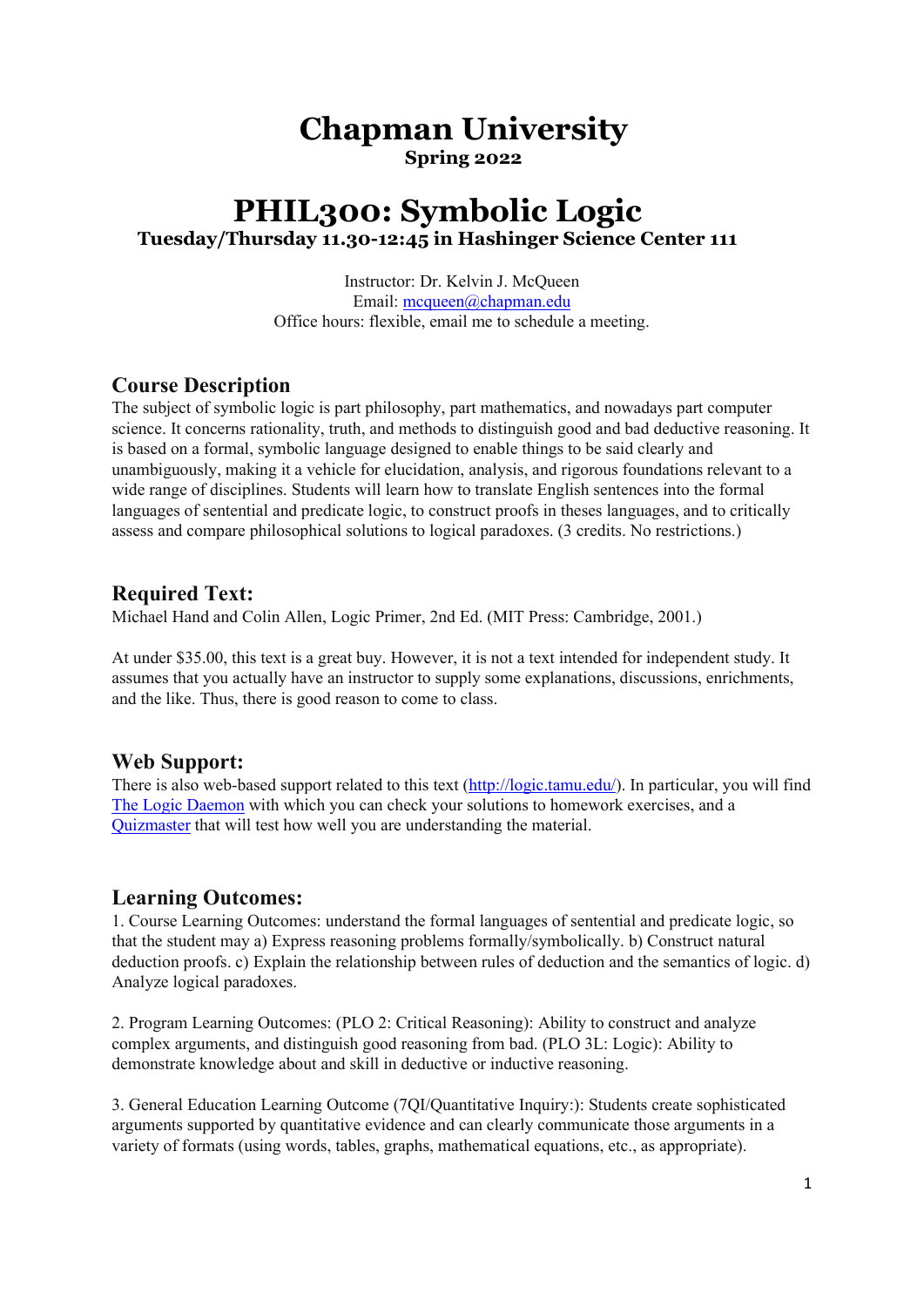## **Schedule (numbers refer to textbook chapters)**

| Week                                        | <b>Tuesday lecture</b>                                                                                 | <b>Thursday lecture</b>                                   |  |  |  |  |  |  |  |
|---------------------------------------------|--------------------------------------------------------------------------------------------------------|-----------------------------------------------------------|--|--|--|--|--|--|--|
| $\mathbf{1}$                                | February 1                                                                                             | February 3                                                |  |  |  |  |  |  |  |
|                                             | Introduction (1.1)                                                                                     | Connectives $(1.1 \& 1.2)$ .                              |  |  |  |  |  |  |  |
|                                             |                                                                                                        |                                                           |  |  |  |  |  |  |  |
| $\boldsymbol{2}$                            | February 8                                                                                             | February 10                                               |  |  |  |  |  |  |  |
|                                             | Well-formed formulae in sentential logic (1.2)                                                         | Translation of English to Sentential logic (1.3)          |  |  |  |  |  |  |  |
|                                             |                                                                                                        |                                                           |  |  |  |  |  |  |  |
| 3                                           | February 15                                                                                            | February 17                                               |  |  |  |  |  |  |  |
|                                             | Conditionals and truth tables $(2.1 \& 2.2)$                                                           | Truth tables and validity $(2.2, 2.3, \& 2.4)$            |  |  |  |  |  |  |  |
|                                             |                                                                                                        |                                                           |  |  |  |  |  |  |  |
| $\overline{\mathbf{4}}$                     | February 22                                                                                            | February 24                                               |  |  |  |  |  |  |  |
|                                             | Revision for exam (1.1 - 1.3 & 2.1 - 2.4)                                                              | In class exam 1                                           |  |  |  |  |  |  |  |
| 5                                           | March 1                                                                                                | March 3                                                   |  |  |  |  |  |  |  |
|                                             | Primitive rules of proof $(1.4)$                                                                       | Primitive rules of proof $(1.4)$                          |  |  |  |  |  |  |  |
|                                             |                                                                                                        |                                                           |  |  |  |  |  |  |  |
| 6                                           | March 8                                                                                                | March 10                                                  |  |  |  |  |  |  |  |
|                                             | Strategies for less simple proofs (1.5)                                                                | Derived rules (1.5)                                       |  |  |  |  |  |  |  |
|                                             |                                                                                                        |                                                           |  |  |  |  |  |  |  |
| $\overline{7}$                              | March 15                                                                                               | March 17                                                  |  |  |  |  |  |  |  |
|                                             | Proving theorems $(1.6)$                                                                               | Revision for exam $(1.4, 1.5, 1.6)$                       |  |  |  |  |  |  |  |
|                                             |                                                                                                        |                                                           |  |  |  |  |  |  |  |
|                                             | <b>Spring Break March 21-26</b>                                                                        |                                                           |  |  |  |  |  |  |  |
| 8                                           | March 29                                                                                               | March 31                                                  |  |  |  |  |  |  |  |
|                                             | In class exam 2                                                                                        | Predicate logic (3.1)                                     |  |  |  |  |  |  |  |
|                                             |                                                                                                        |                                                           |  |  |  |  |  |  |  |
| 9                                           | April 5                                                                                                | April 7                                                   |  |  |  |  |  |  |  |
|                                             | Predicate logic: wffs and translations $(3.1 \&$<br>3.2)                                               | Predicate logic translations (3.2)                        |  |  |  |  |  |  |  |
| 10                                          | April 12                                                                                               | April 14                                                  |  |  |  |  |  |  |  |
|                                             | Nested quantifiers and simple proofs $(3.2 \&$                                                         | Proofs with $\exists I, \forall E,$ and $\forall I (3.3)$ |  |  |  |  |  |  |  |
|                                             | 3.3)                                                                                                   |                                                           |  |  |  |  |  |  |  |
| 11                                          | April 19-21                                                                                            |                                                           |  |  |  |  |  |  |  |
|                                             | Proofs with existential elimination HE (3.3)                                                           |                                                           |  |  |  |  |  |  |  |
|                                             | This week I'm in Tucson presenting research. There will be one zoom lecture. I will announce closer to |                                                           |  |  |  |  |  |  |  |
|                                             | the time whether that will be Tuesday or Thursday $(11.30-12.45)$ .                                    |                                                           |  |  |  |  |  |  |  |
| 12                                          | April 26                                                                                               | April 28                                                  |  |  |  |  |  |  |  |
|                                             | The Sorites paradox                                                                                    | The Sorites paradox                                       |  |  |  |  |  |  |  |
|                                             |                                                                                                        |                                                           |  |  |  |  |  |  |  |
| 13                                          | May 3                                                                                                  | May 5                                                     |  |  |  |  |  |  |  |
|                                             | The paradox of the material conditional                                                                | The paradox of the material conditional                   |  |  |  |  |  |  |  |
|                                             |                                                                                                        |                                                           |  |  |  |  |  |  |  |
| 14                                          | May $10$                                                                                               | May $12$                                                  |  |  |  |  |  |  |  |
|                                             | Proofs with $AE$ and derived rules (3.3 & 3.4)                                                         | Revision for final exam (comprehensive)                   |  |  |  |  |  |  |  |
|                                             |                                                                                                        |                                                           |  |  |  |  |  |  |  |
| Final exam: Friday May 20, 10:45am - 1:15pm |                                                                                                        |                                                           |  |  |  |  |  |  |  |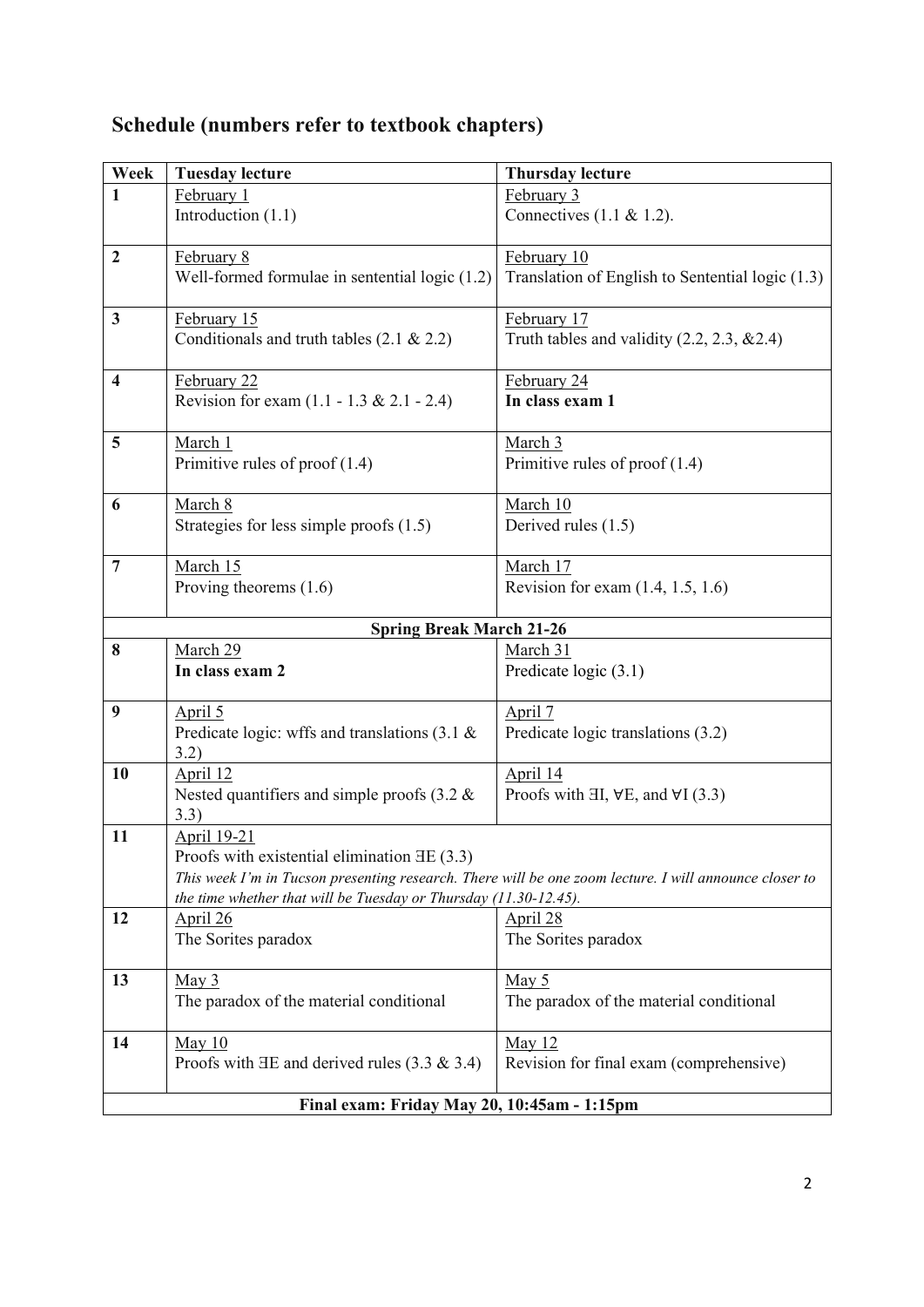## **Course Content Summary**

The content for the course has four main components:

- 1) Learning formal languages for sentential (propositional) logic and predicate logic;
- 2) Learning how to translate English sentences into the formal languages;
- 3) Learning how to construct proofs for logical validity in the languages; and
- 4) Learning about some logical paradoxes and philosophical solutions to them.

## **Methods of Evaluation:**

| Homework:   | 10% |
|-------------|-----|
| Exam $1:$   | 20% |
| Exam $2$ :  | 20% |
| Final Exam: | 50% |

#### **Homework**

Logic is a set of skills and learning it requires practice. To this end, homework sets will be assigned most Thursdays and must be submitted online. Homework sets are due by the next class period after the day it is assigned (i.e. Tuesday the following week). You get the grade for making a reasonable attempt at answering all questions. Answers are discussed in the Tuesday lecture. Late work will not be accepted. Missed homework cannot be made. I drop your lowest three grades.

Final grades will be assigned as follows:

| $\vert$ 93 - 100 | $B^+$ | $87 - 89$ |  | $C+$ 77 - 79  |  | 67 - 69   |
|------------------|-------|-----------|--|---------------|--|-----------|
| $90 - 92$        |       | $83 - 86$ |  | C   $73 - 76$ |  | $60 - 66$ |
|                  | $B -$ | $80 - 82$ |  | $C-$ 70 - 72  |  | $0 - 59$  |

#### **Attendance**

Attendance is required. You are allowed three unexcused absences. Every subsequent unexcused absence will cost 1% (from your homework grades). You are responsible for notifying me in advance, if you are going to miss class, and for providing the proper documentation to excuse your absence.

#### **Laptops and Other Electronic Devices**

Due to their [detrimental effect on learning,](http://www.sciencedirect.com/science/article/pii/S0360131512002254) laptops, tablets, and similar devices are not permitted during class. You will be given one warning for use of such devices; further offenses may result in the loss of homework grades. If special circumstances require the use of such devices at some point during the semester, you must clear this with me in advance and provide the relevant documentation.

#### **Mask Policy**

N95 face coverings are required for faculty, staff and students in all indoor facilities (unless alone in a private office, or while actively eating or drinking). Until this policy changes, an approved accommodation is required to not wear a face covering during class.

#### **Syllabus Change Policy and Course Schedule**

Except for changes that substantially affect implementation of the evaluation (grading) statement, the above syllabus is a guide for the course and is subject to change with advance notice.

#### **Lectures are Recorded**

Software will be used to record live class discussions. As a student in this class, your participation in live class discussions will be recorded to assist those who cannot attend the live session, or to serve as